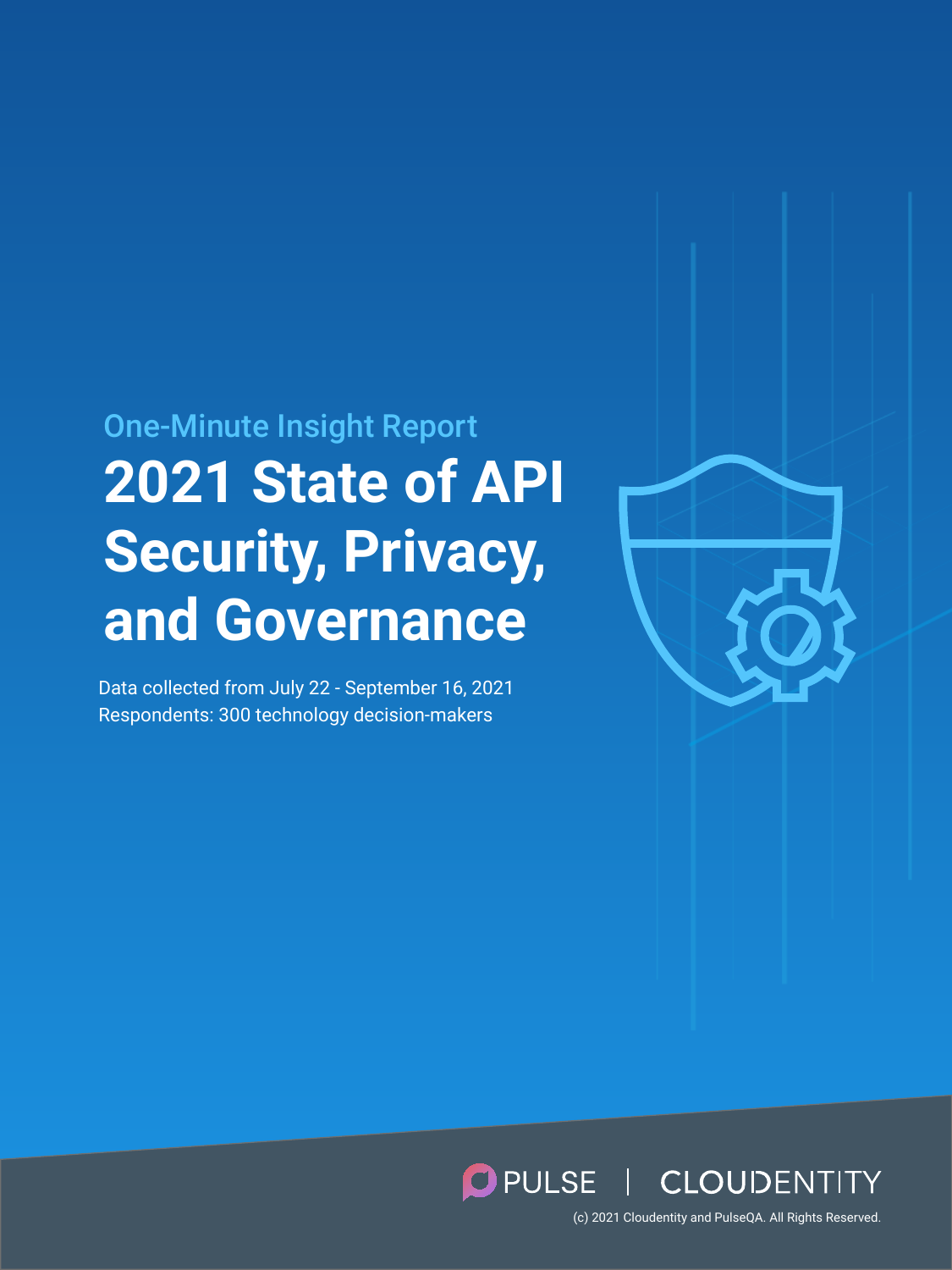APIs (Application Program Interface) are the underpinnings of app modernization and digital transformation, connecting users and systems to a network of services, applications, and databases.They are a key component of web applications and cloud computing. As the fabric of modern service delivery and compartmentalized app development, the application logic and sensitive data APIs expose has made them a high-value target of threat actors. Progressing API security is paramount to ensure the integrity, management, and protection of those internal and external-facing API / service pathways.

As part of API First programs, developers and DevSecOps teams are endeavoring to modernize and better manage API inventory, access, data privacy and compliance controls - inclusive of authentication, authorization and privacy consent. This 2021 State of API Security, Privacy and Governance report shows how enterprises are advancing API First programs in their organization and reveals key drivers, adoption, technologies, initiatives, investments and benefits.

# 2021 State of API Security, Privacy, and Governance

(c) 2021 Cloudentity and PulseQA. All Rights Reserved.

1

#### **CLOUDENTITY**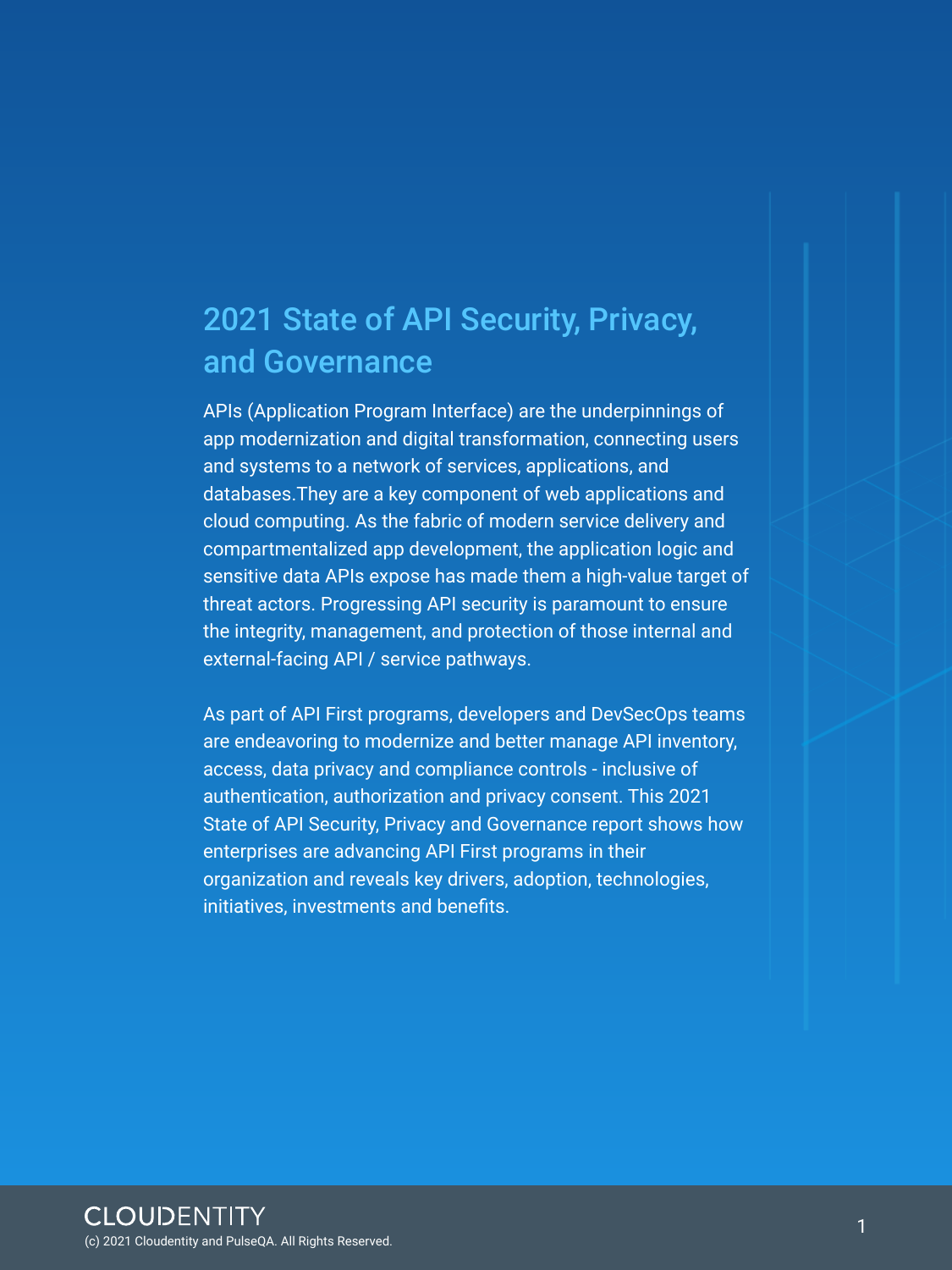This 2021 State of API Security, Privacy and Governance report surveyed 300 technology decision-makers and practitioners that manage or are responsible for API management and security within enterprises of 10,000 employees or more across financial services, healthcare, hightech, retail, consumer goods and manufacturing industries. Highlight findings include:

#### Issues

At least 44% of respondents expressed substantial issues concerning privacy, data leakage, and object property exposure with internal or external-facing APIs.

#### Impact

72% of enterprises had moderate/significant delays in releases of new applications and service enhancements due to identity and authorization issues with APIs and services.

#### Cause

Component-driven development complexity, difficulty to diagnose issues and lack of data lineage, and inconsistent security policy management among the top 5 contributors to API identity and authorization risks.

#### **Maturity**

83% of organizations expressed that their API/service authorization policy management is decentralized with some policy standards and implemented by directly coding per application, with more than 62% aspiring to improve their API development and authorization governance programs.

#### Top Drivers

Critical drivers to initiate or augment secure API development and API security programs include reducing coding human error, preventing sensitive data leakage, ensuring compliance, and ensuring data privacy/privacy consent, and preventing threats.

#### Investment

93% plan to increase budget and resources applied to secure API development and security programs, and the majority (64%) plan an increase as much as 15%.

#### Initiatives

Top five API security initiatives include implementing Zero Trust controls, invoking declarative authorization (policy as code), enabling privacy consent management, and facilitating API intelligence.

#### **CLOUDENTITY**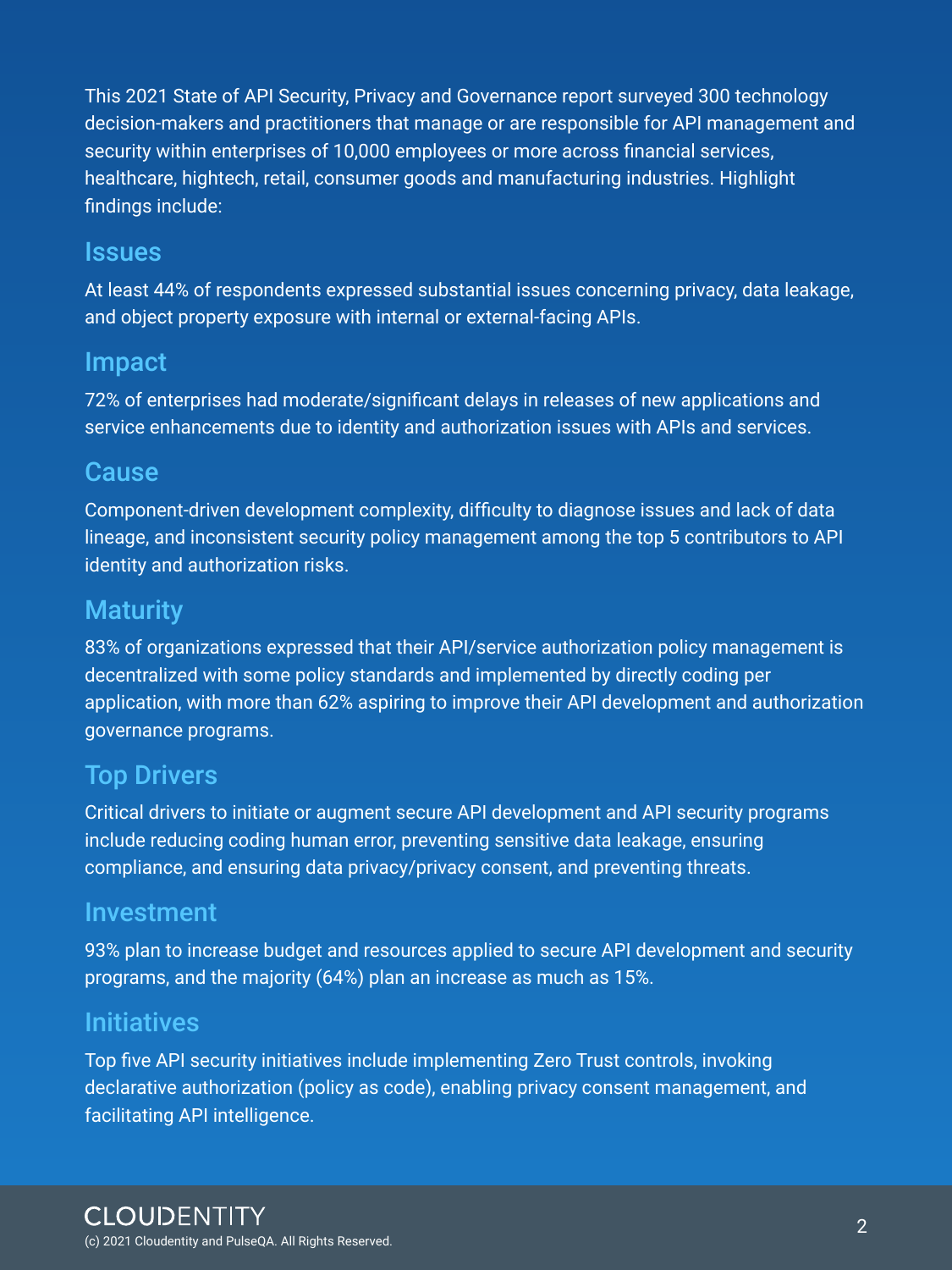### **Confidence**

Almost all (94%) decision-makers are **only moderately** confident in their organization's ability to materially reduce API data security issues.

> How confident are you in your organization's ability to materially reduce API data security issues such as unauthorized access, threat, data privacy and compliance risks?



#### **CLOUDENTITY**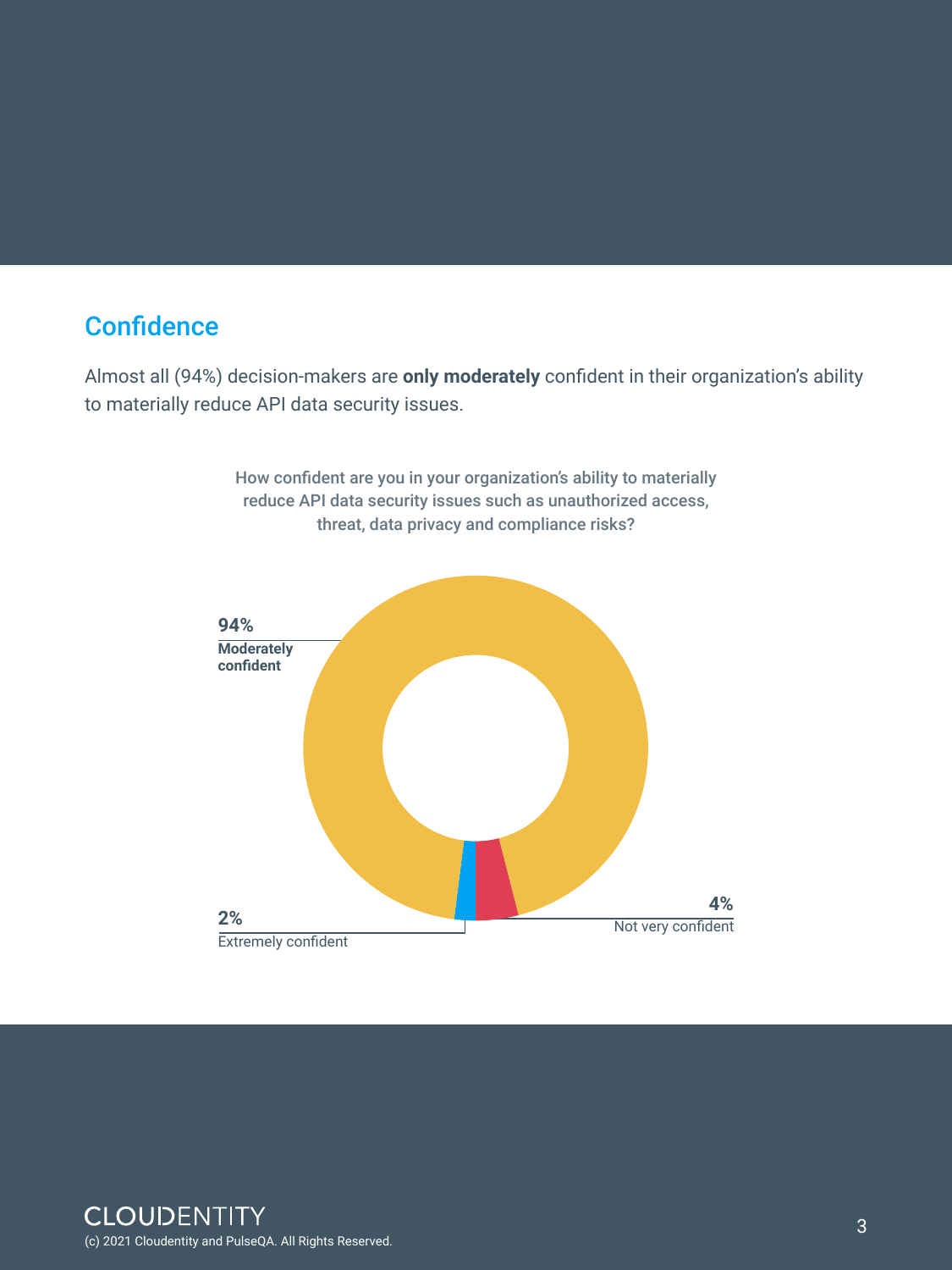Most respondents say they have also experienced some or substantial external or customerfacing API authorization issues in the past 12 months - **over a third expressing substantial issues**. This is also consistent amongst all regions, but may vary by industry.

> In the past 12 months, to what degree has your organization experienced the following EXTERNAL / CUSTOMER-facing API authorization issues concerning privacy, data leakage, object property exposure?



#### **CLOUDENTITY**

#### **Issues**

**44%** of respondents have experienced at least substantial API authorization issues **concerning privacy, data leakage, and object property exposure** with one or both of internal and external-facing APIs.

In terms of internal or partner-facing API authorization issues, a majority of respondents say they have had some or substantial issues.

> In the past 12 months, to what degree has your organization experienced the INTERNAL / PARTNER-facing API authorization issues concerning privacy, data leakage, object property exposure?



(c) 2021 Cloudentity and PulseQA. All Rights Reserved.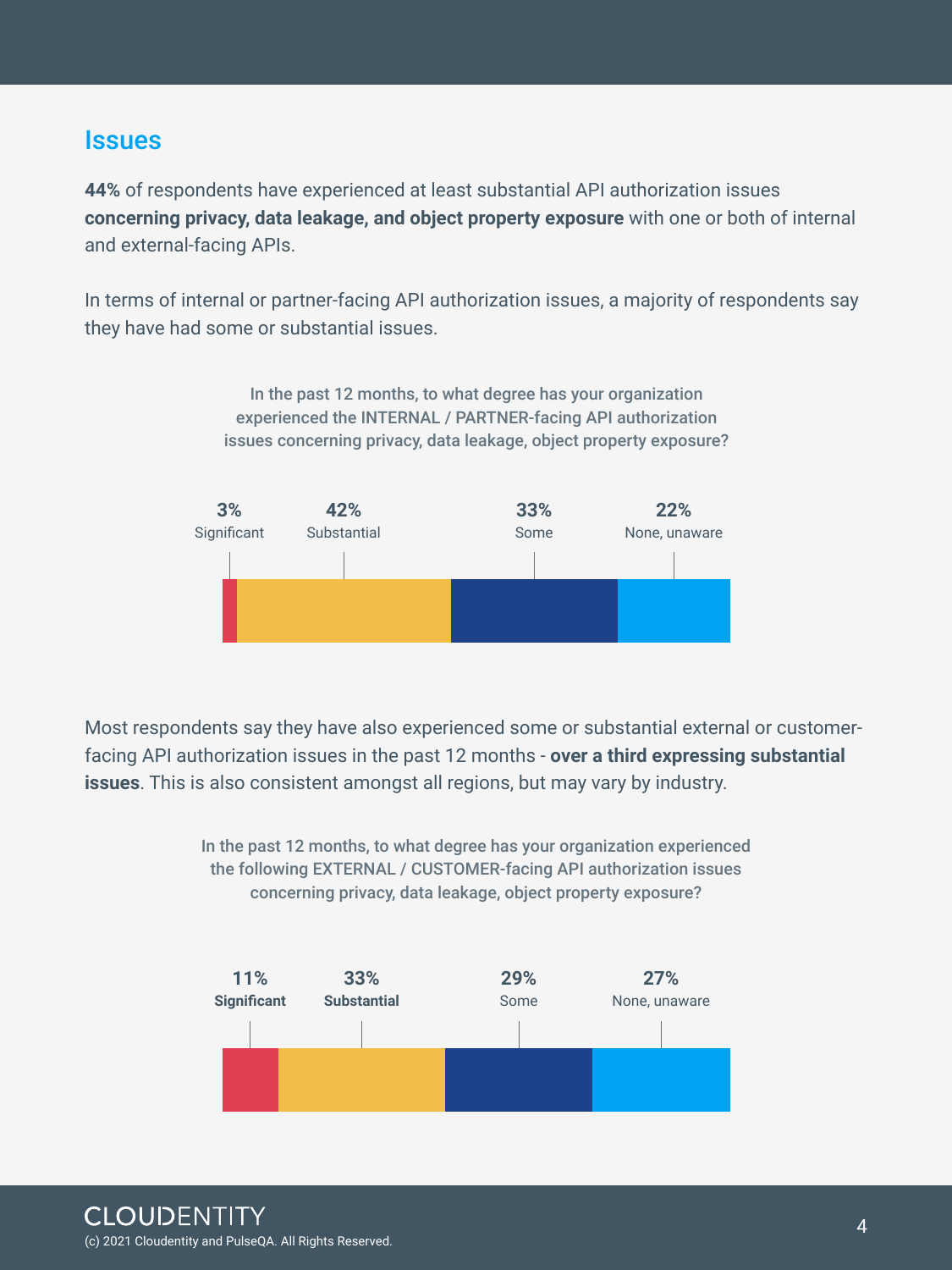### Impact

For 97% of respondents, identity and authorization issues with services and APIs have had a direct impact on their organizations in the form of delays to new application or service enhancements. **71% expressed visible delays** to releasing new application or service enhancements.

> In the past 12 months, to what extent has new application or service enhancements been delayed due to Identity and Authorization issues with services / APIs?

delays delays

#### **CLOUDENTITY**

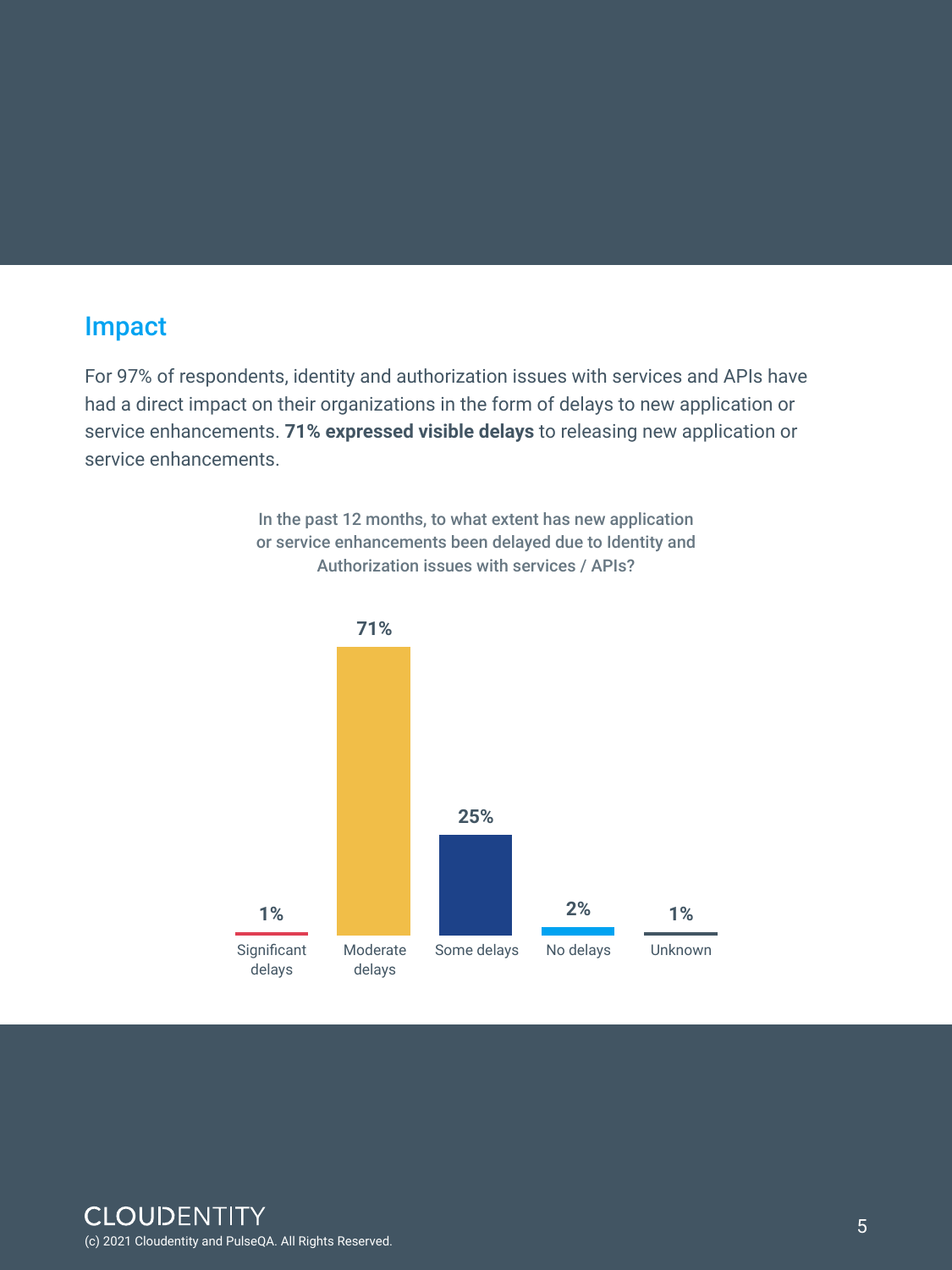#### **Cause**

The top 5 contributors to API identity and authorization risks are component-driven development complexity, inability to keep up with vulnerabilities, insufficient means to diagnose and audit due to data lineage gaps, inconsistent security policy management / control application, and lack of resources, training, and tools.

> What do you feel is contributing to your organization's API Identity and Authorization risks?

#### **CLOUDENTITY**



(c) 2021 Cloudentity and PulseQA. All Rights Reserved.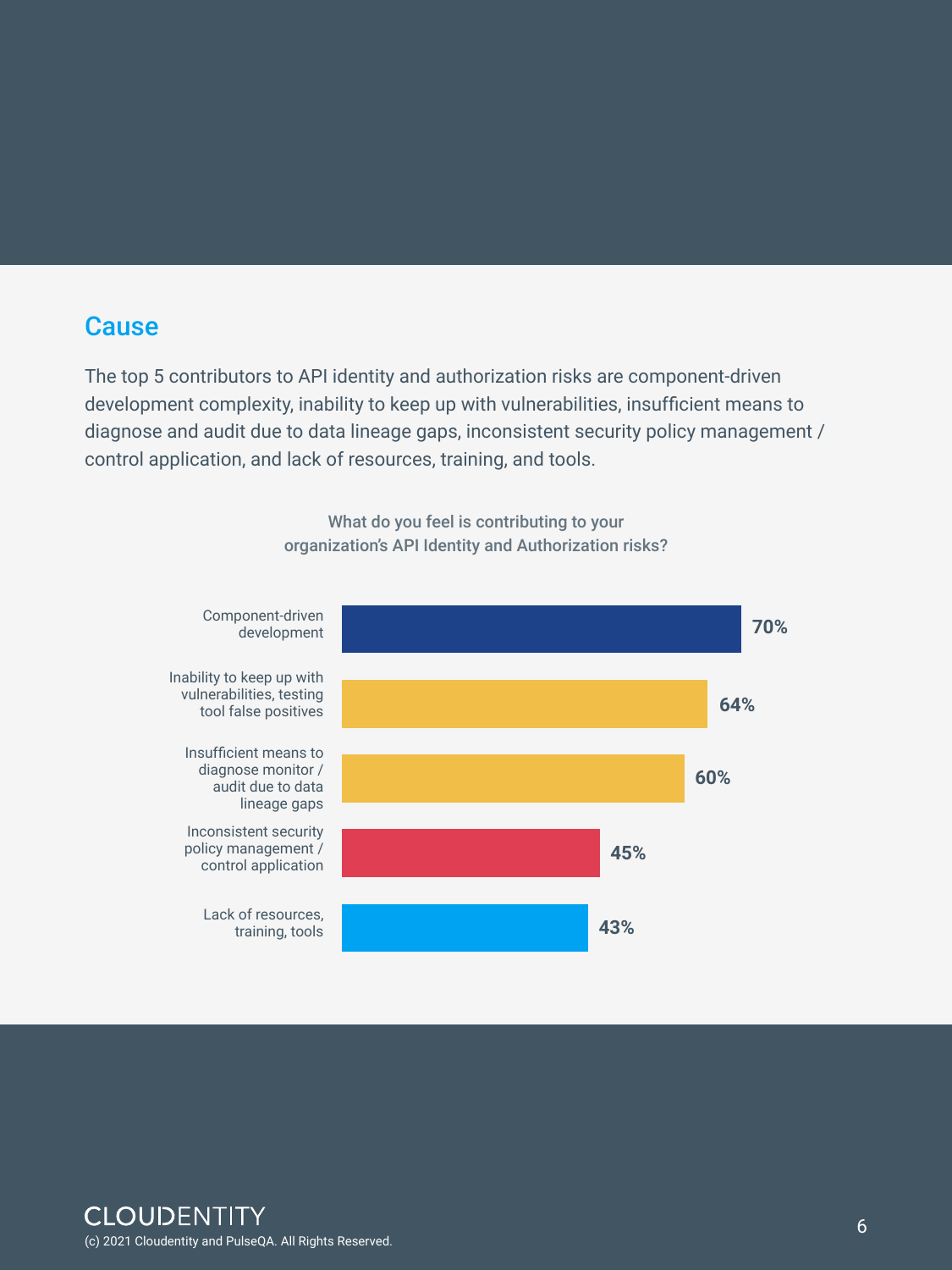# **Mitigation**

The most common mechanisms for mitigating API Identity and Authorization issues are API Gateway alerts, authorization policy analytics, security audits, internal security testing, and log file analysis.

> What mechanisms are used to identify API Identity and Authorization issues in your organization?

#### **CLOUDENTITY**



(c) 2021 Cloudentity and PulseQA. All Rights Reserved.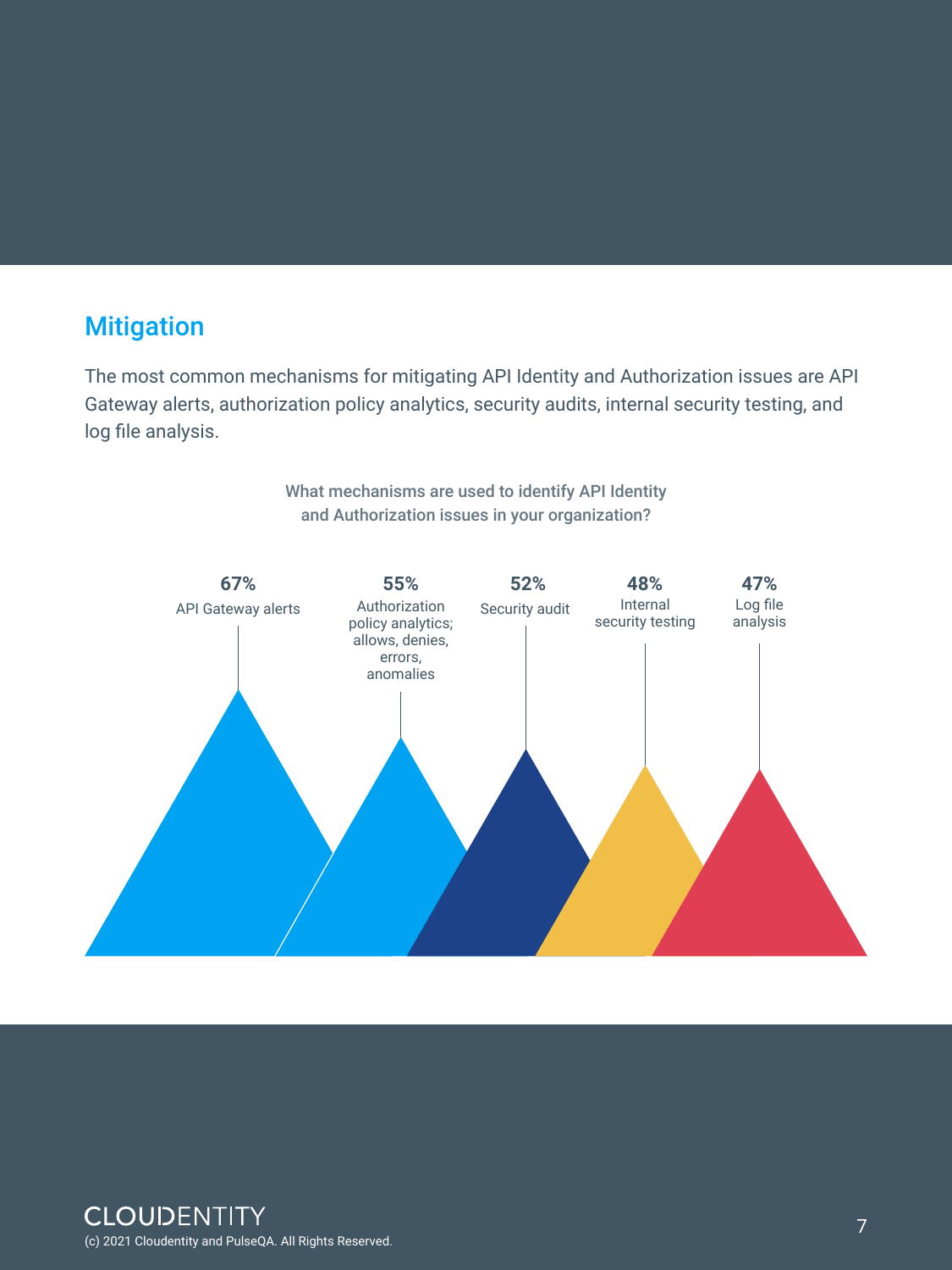# **Maturity**

85% of respondents report they have a mainly decentralized level of service or API authorization policy management in their organization - **which appears to indicate the majority will be progressing their relatively immature governance controls**. However, the level of service or API authorization policy management is comparatively more often centralized and maturing in healthcare (25%) and retail (27%) industries.

API Authorization and Privacy Governance Maturity



What is the level of service/API authorization policy management in your organization?

(c) 2021 Cloudentity and PulseQA. All Rights Reserved.

8

#### **CLOUDENTITY**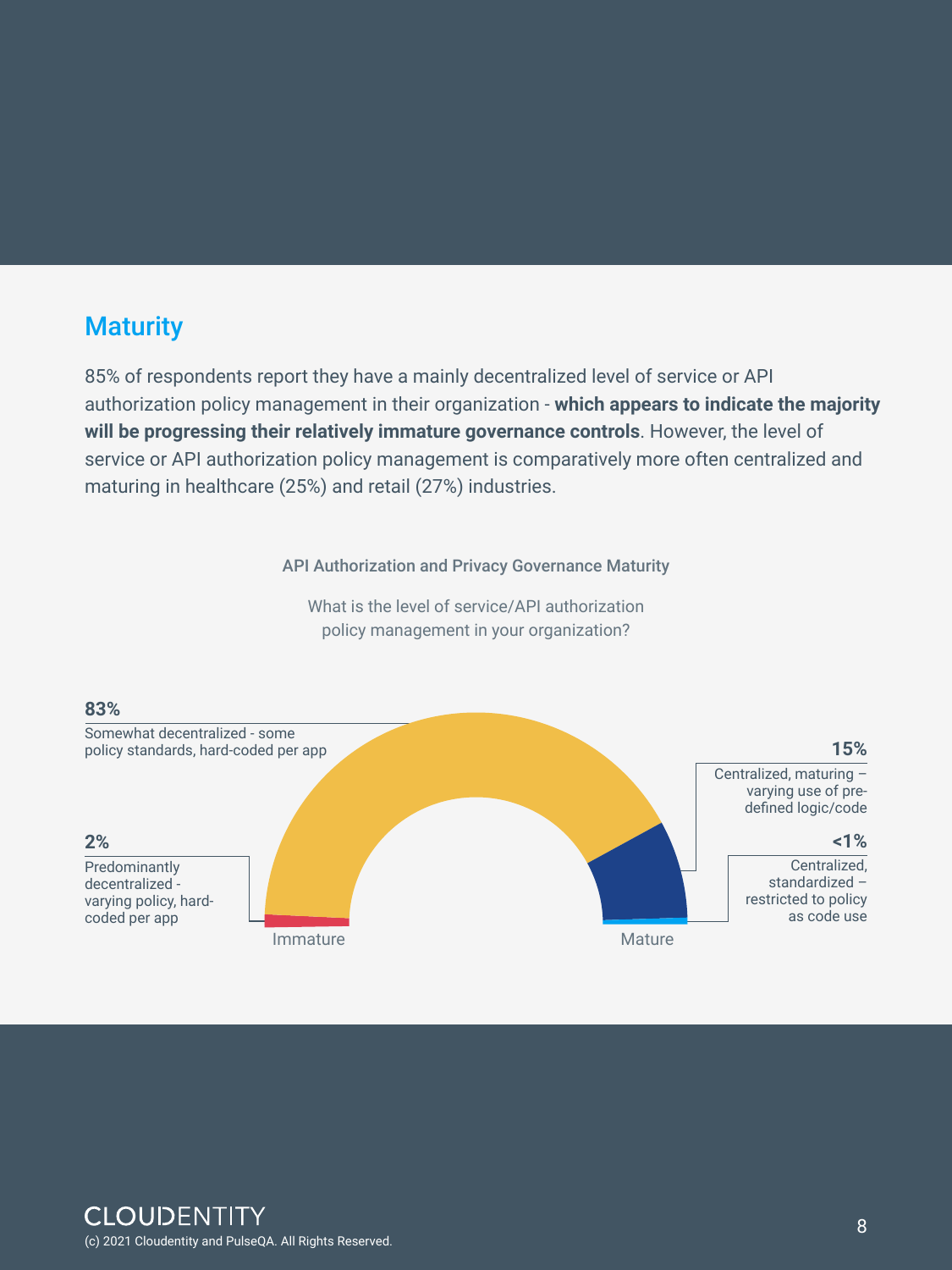#### Aspirations

About two-thirds (66%) of decision-makers say they intend that their company's secure API development and authorization governance programs will become more improved or advanced over the next 12 months.

> "Over the next 12 months, my company's secure API development / authorization governance programs will become more\_\_\_\_\_"

mature programs to prevent exposures and enable continuous control and compliance (e.g. automated MLbased authorization and governance)

#### **Defined 3%**

 programs in place to reduce exposure and attack risks (e.g. fine-grained policies to control data access and developer's use of standardized controls)

#### Advanced **Improved** Improved Instrumented

projects underway to identify exposures, anomalies and gaps (eg. automated onboarding of APIs & services into identity and authorization control monitoring and analytics

> projects planned to determine needs and requirements (e.g. understand APIs and services used internally and externally)



unsure or unaware of any current plans I don't know **1% 1%**

#### **CLOUDENTITY**

#### **4% 62% 29%**

(c) 2021 Cloudentity and PulseQA. All Rights Reserved.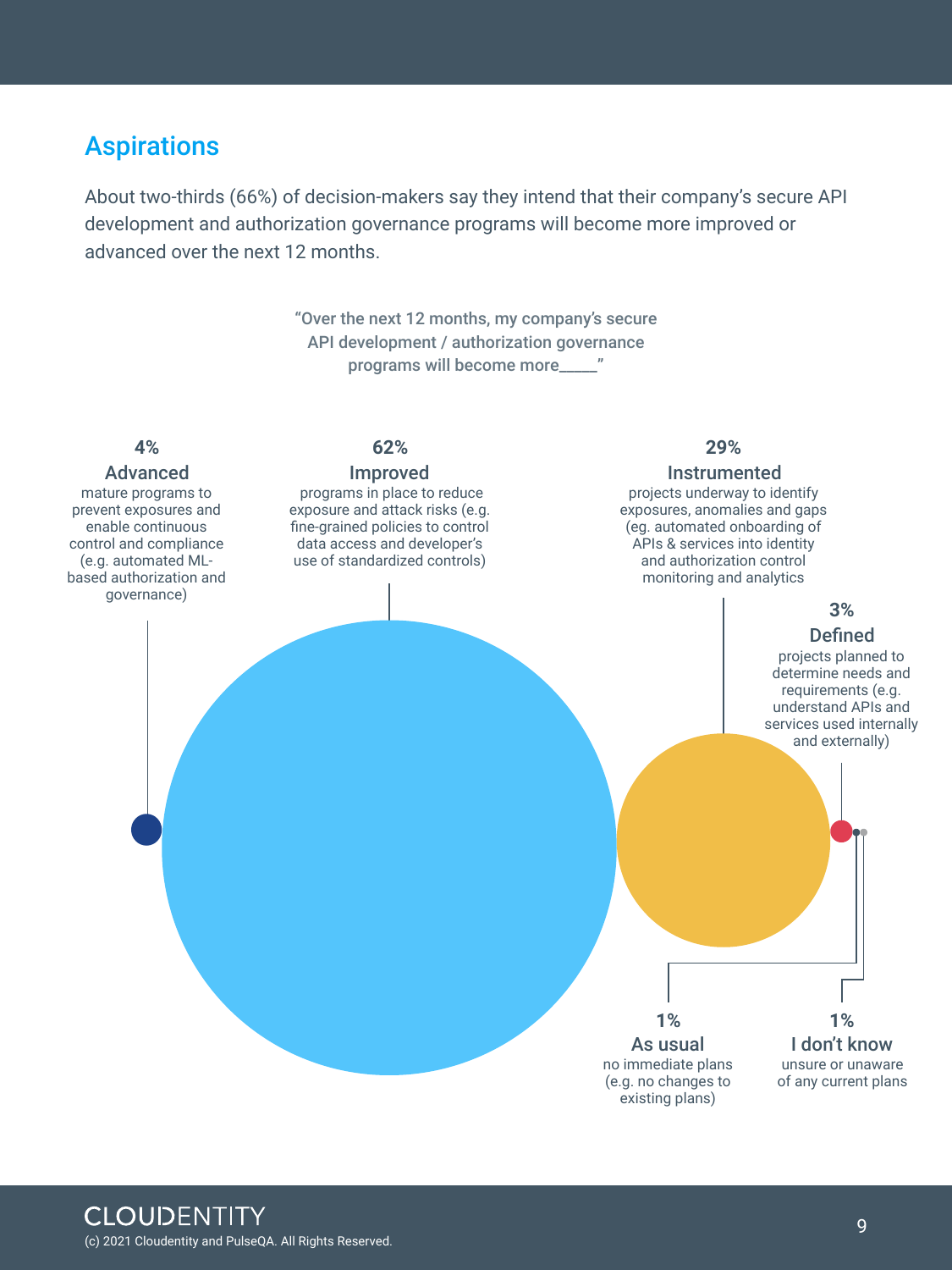### Initiatives

Most organization's current or near-term API security and data protection investment priorities are to extend authentication and authorization controls down to APIs, enable zero trust controls to mitigate lateral threats, and invoke declarative authorization.

#### **Drivers**

Other than to reduce coding and human error, the top reasons organizations are initiating or augmenting a secure API development or API security program have to do with preventing threats and unauthorized sensitive data exposure, **as well as ensuring compliance and privacy consent.**

> authorization  $-$  policy as code

What are the top 5 most critical drivers behind your organization initiating/augmenting a secure API development / API security program?





Implementing/expanding micro segmentation

Facilitating API discovery, classification and inventory

**56%**

**48%**

**46%**

**CLOUDENTITY** 

Externalizing authentication and authorization (removing from hard-coding) **37%**

Enabling privacy consent management (userdefined data sharing permissions) **35%**

Improving OAuth scope definition and enforcement (app, container) **40%**

(c) 2021 Cloudentity and PulseQA. All Rights Reserved.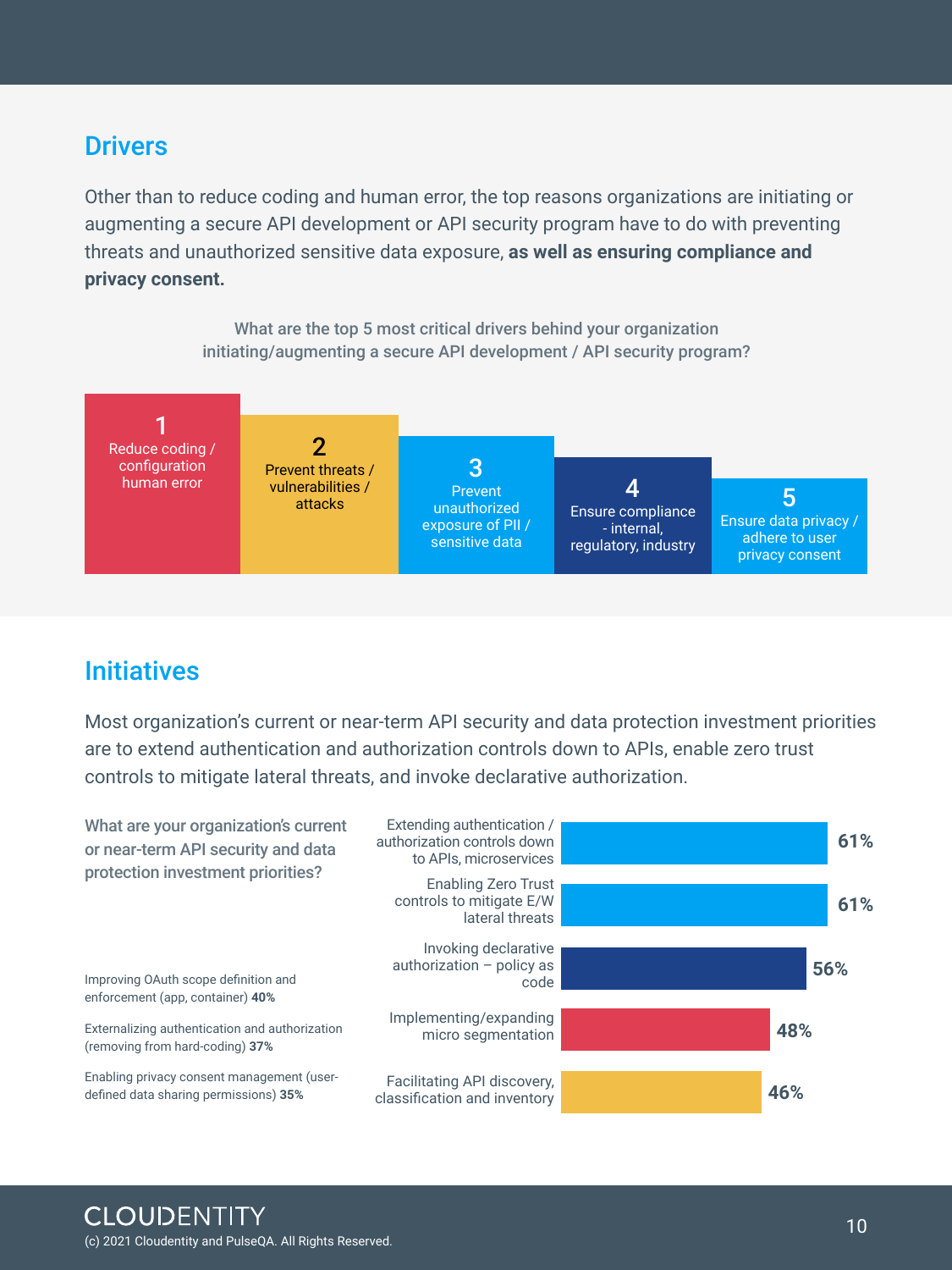#### Investment

93% of decision-makers report that there will be an increase in budget and resources to their company's secure API development and API security programs over the next 12 months, with **64% increasing between 6% and 15%**.

> Over the next 12 months, what investment change in budget and/or resources do you anticipate will be applied to your company's secure API development / API security programs?



#### Unaware

(c) 2021 Cloudentity and PulseQA. All Rights Reserved.

11

#### **CLOUDENTITY**